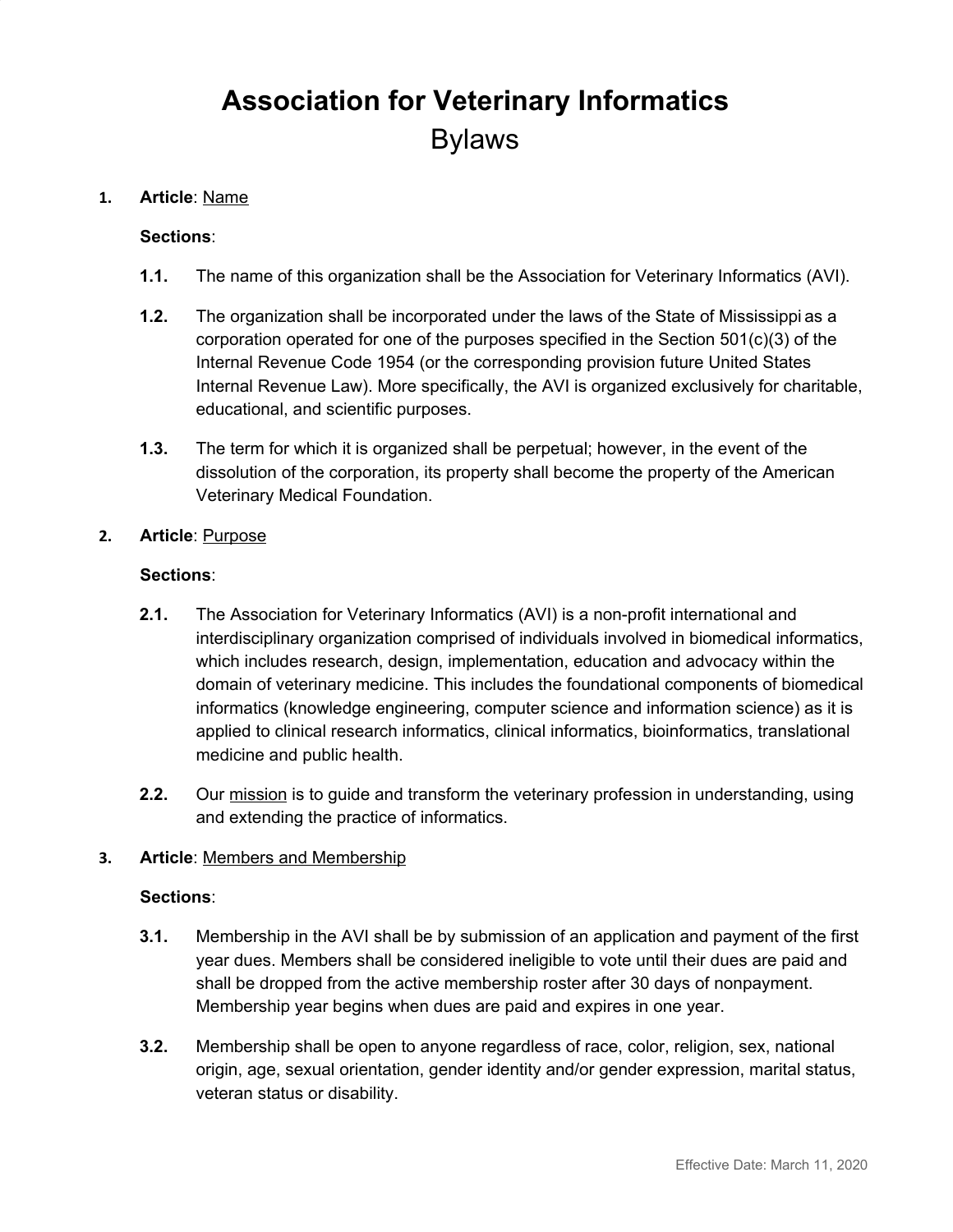- **3.3.** The charter members shall be those veterinarians and professional staff of colleges of veterinary medicine and veterinary diagnostic laboratories on the newsletter mailing list at the time the Original Constitution and Bylaws are adopted.
- **3.4.** Additional members shall be admitted to appropriate membership upon submission of an application form and payment of the first year dues.
- **3.5.** Membership in the organization may be withdrawn should any member use the AVI in advertising, including, but not limited to, the use of the organization name or logos on letterheads, business forms, business cards, and advertising copy without the express written permission of the organization.
- **3.6.** The classes, qualifications, and rights of members shall be:
	- Class: Contact
		- Qualifications: Individuals interested in staying informed of AVI activities
		- Rights: Non dues paying; no voting rights; receipt of newsletter; not eligible for any derived group or leadership of that group including committees, task forces, and any other such authorized groups by the Executive Board
	- Class: Individual
		- Qualifications: Individuals interested in the field of veterinary informatics
		- Rights: Dues paying; full voting rights; receipt of newsletter; eligible for membership on committees
	- Class: Organization
		- Qualifications: Organizations that support the goals of the Association
		- Rights: Dues paying; full voting rights (one per organization); receipt of newsletter; one person per organization eligible for membership on committees
	- Class: Student
		- Qualifications: Students enrolled in any academic program who are interested in the field of veterinary informatics.
		- Rights: Non-dues paying; no voting rights; receipt of newsletter; eligible for committees (not eligible for Chair)
	- Class: Emeritus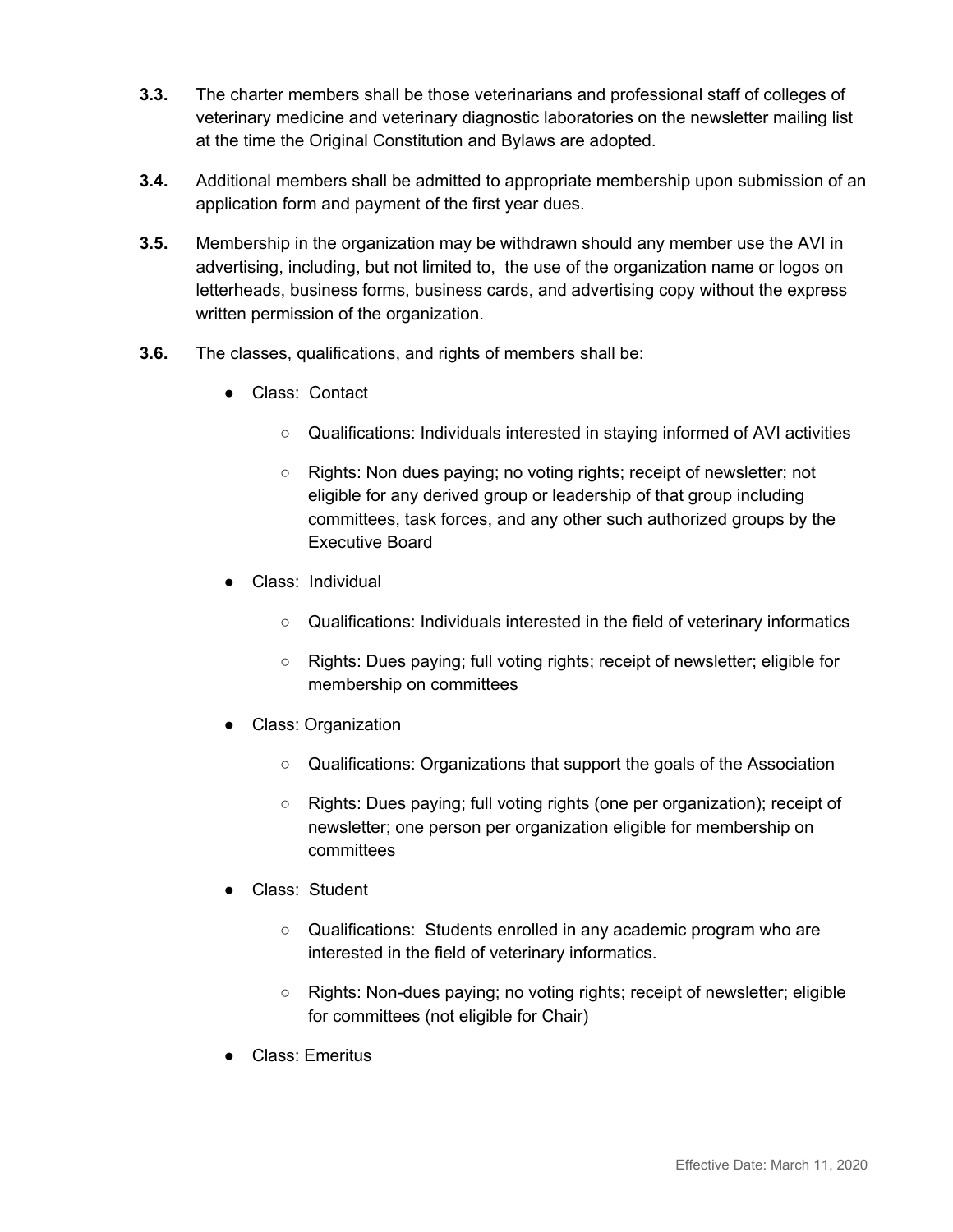- Qualifications: Member in continuous good standing that has dedicated time, effort, and resources to AVI. They may be granted this status by unanimous vote of the Executive Board including the president.
- Rights: Non-dues paying, all rights of the individual except ability run for an executive position.

# **4. Article**: Fiscal Year and Dues

#### **Sections**:

- **4.1.** The fiscal year of the organization shall begin August 1 and end on July 31 of each calendar year. Fees for individual or organizational membership are due yearly on the date membership started. If a member has a lapse in membership and later renews by meeting all requirements, a new membership begins on that date.
- **4.2.** All dues and fees shall be determined by the Executive Board.

# **5. Article**: Officers

#### **Sections**:

- **5.1.** The Officers of the organization shall be a President, President-Elect, Immediate Past President, Secretary, and Treasurer.
- **5.2.** Officers shall be elected from among the voting membership.
- **5.3.** Frank disclosure of all interests which might be interpreted as conflicts must be presented to the Ethics and Standards committee or to the Executive Board in cases when the committee is not available for authorization, approval or ratification by any officer or committee member prior to eligibility and voting for office or committee.
- **5.4.** A simple majority of members voting shall be required to elect. In the case of a tie, an additional election will take place with the tied members only appearing on the ballot.

#### **6. Article**: Election of Officers

- **6.1.** A call for nominations from the membership shall be electronically posted on the website to all members by the Secretary at least forty-five (45) days prior to the beginning of the actual meeting.
- **6.2.** Nominations will close at midnight, thirty (30) days prior to the beginning of the annual meeting.
- **6.3.** No nominee shall be accepted for nomination to an officer position on the Executive Board who is a third employee of the same principal employer with which two existing board members also are affiliated.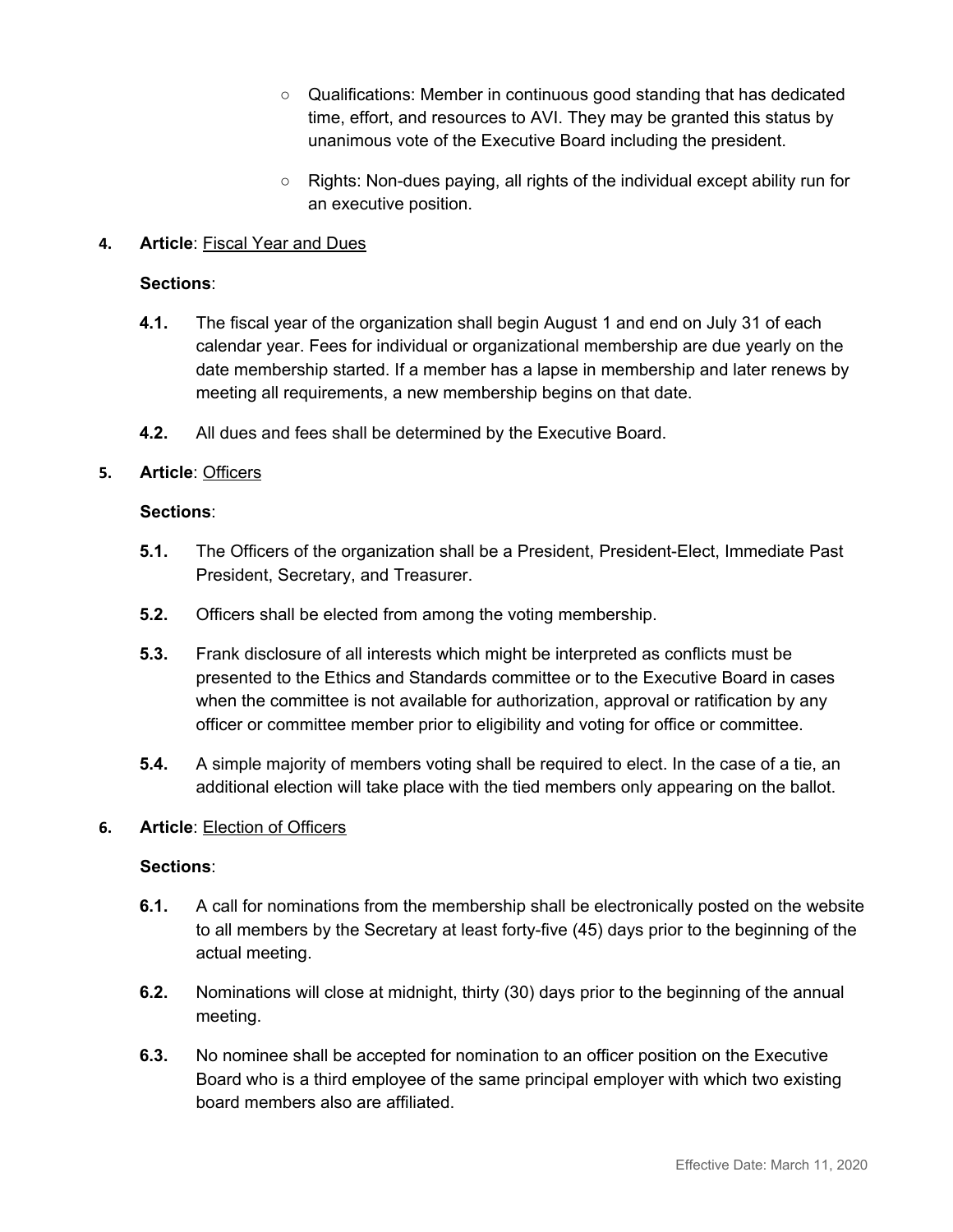- **6.4.** Ballots shall be made available electronically by the Secretary at least fifteen (15) days prior to the beginning of the annual meeting, and all electronic votes must be registered by the Secretary at least five (5) days prior to the annual meeting.
- **6.5.** The nominee receiving the most votes shall be considered elected. Tie votes will be resolved at the annual meeting.
- **6.6.** The terms of the President and President-Elect shall be two years, with elections in odd years, and until succeeded in office. The terms of the Secretary and Treasurer shall be two years, with elections in even numbered years, and until succeeded in office.
- **6.7.** Officers shall take office at the conclusion of the annual business meeting.
- **6.8.** In the case of the death, written resignation submitted to the Executive Board, or dismissal of an officer, the Executive Board shall appoint an interim officer until an election is held to replace the officer, at the Executive Board's earliest convenience.

# **7. Article**: Duties of Officers

#### **Sections**:

- **7.1.** The President shall:
	- 7.1.1. Preside over all meetings of the membership and the Executive Board.
	- 7.1.2. Set the agenda and work with the secretary to ensure the agenda is presented at least 2 business days prior to a meeting.
	- 7.1.3. Be the chief representative of the organization.
	- 7.1.4. Appoint Chairs to committees or task forces, seeking the advice of the Executive Board as needed.
		- 7.1.4.1. The Executive Board can black or remove an appointment by the president through unanimous vote of the remainder of the Executive Board.

#### **7.2.** The President-Elect shall:

- 7.2.1. Have duties as they are assigned to him or her by the President of the Executive Board.
- 7.2.2. Automatically become President at the termination of the President's term of office.
- 7.2.3. Accept duties of the President if that person is unable to perform the duties of his or her office. The President-Elect shall continue performing the duties of the President through the term of the President and assume the office of the President officially at the end of the current term.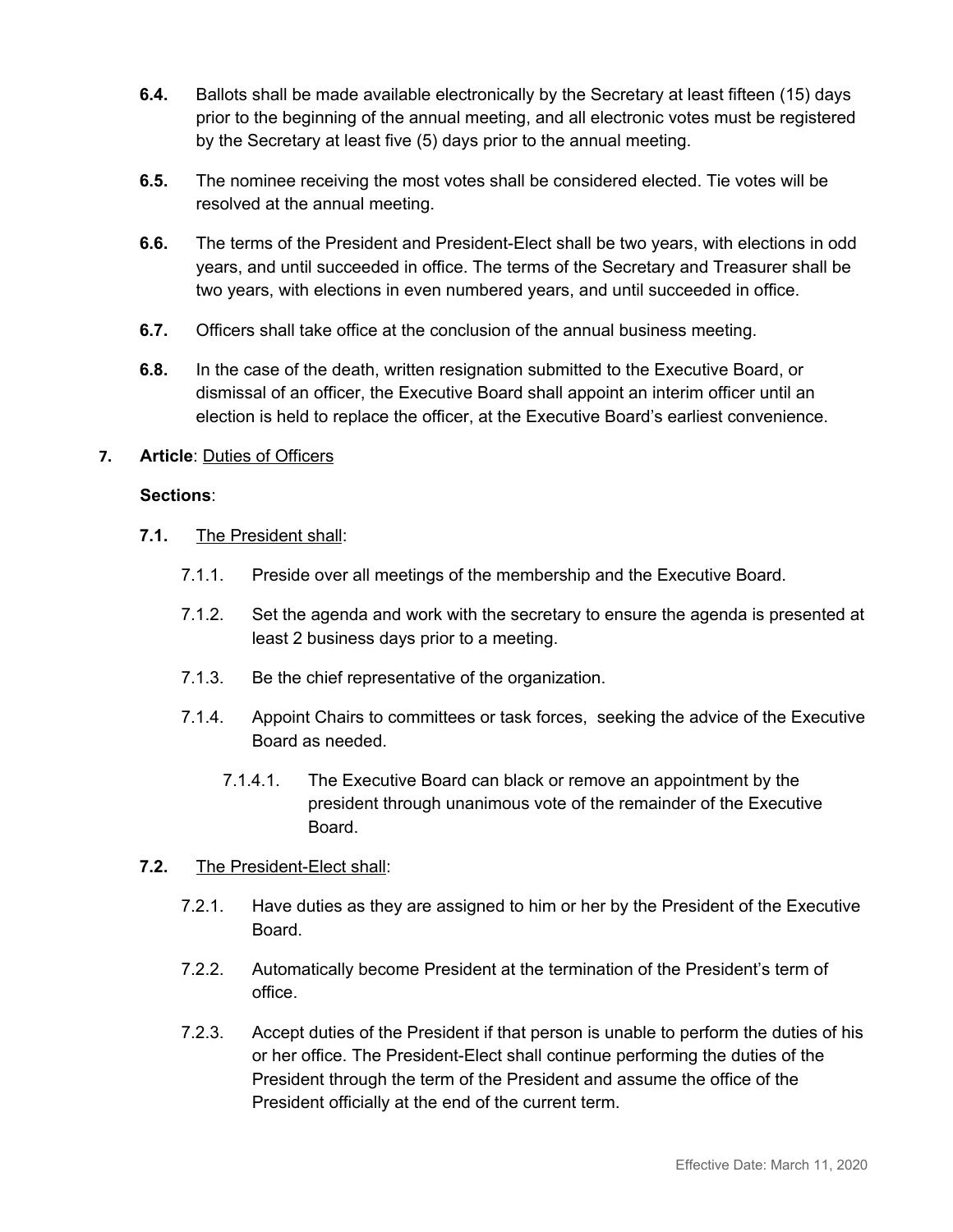7.2.3.1. At any time, while the President-Elect is performing the duties of the President, he or she will be required to relinquish those Presidential duties to the original officer once he or she is able to resume the normal role.

#### **7.3.** The Secretary shall:

- 7.3.1. Work closely with the Treasurer to ensure duties of both offices are completed in a timely manner.
- 7.3.2. Maintain the general records of the organization and file all required reports pertaining thereto.
- 7.3.3. Attend all meetings of the Executive Board.
- 7.3.4. Keep all original notes and records of all official meetings and sessions until the Executive Board approves of their disposal.
- 7.3.5. Present notes from previous meeting to be reviewed by the Board.
- 7.3.6. Conduct balloting as required.
- 7.3.7. Present an agenda, in consultation with the president, at least 2 business days prior to a meeting.
- 7.3.8. Perform and oversee Customer Relationship Management service functions, including assisting members with level changes, renewals, sign-ups, and duplicate profiles.
- **7.4.** The Treasurer shall:
	- 7.4.1. Work closely with the Secretary to ensure duties of both offices are completed in a timely manner.
	- 7.4.2. Maintain the financial records of the organization.
	- 7.4.3. Be the custodian of the assets of the organization.
	- 7.4.4. Pay all expenses of the organization instructed by the Executive Board.
	- 7.4.5. Maintain a file of all vouchers and invoices accompanying them for a period of not less than five (5) years.
	- 7.4.6. Deposit all monies in the name of the organization in a federally insured bank approved by the Executive Board.
	- 7.4.7. Turn over all funds, properties and records to his or her successor.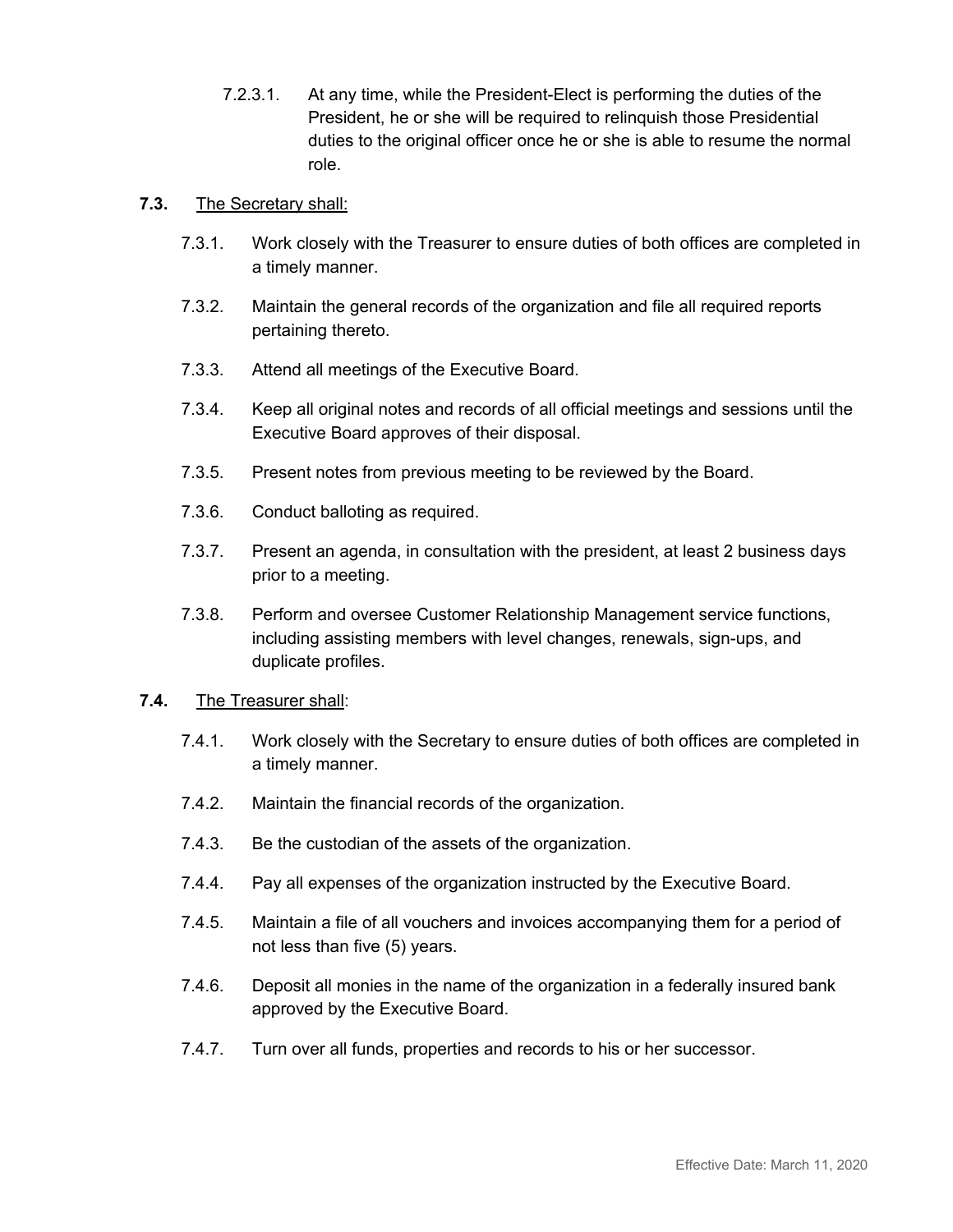- 7.4.8. Present a report of the activities of his or her office and of the financial status of the organization at each annual meeting of the Executive Board and membership and at such other times as the Executive Board may request.
- **7.5.** The Immediate Past President shall:
	- 7.5.1. Have duties as assigned by the President and the Executive Board.
	- 7.5.2. Remain actively involved as an advisor and mentor.
- **8. Article**: Executive Board

- **8.1.** The business and affairs of the organization shall be managed by an Executive Board consisting of the President, President-Elect, Immediate Past President, Secretary, and Treasurer.
- **8.2.** The President shall vote only in the instance of a tie.
- **8.3.** The Executive Board shall report on its activities at the annual meeting of the organization.
- **8.4.** A meeting of the Executive Board shall be held just prior to the time and at the place designated for the annual meeting of the membership.
- **8.5.** Special meetings of the Executive Board may be called at any time by the President and shall be called by him or her at the written request of no fewer than 2 (two) Executive Board members.
- **8.6.** Not less than five (5) business days' notice of the time and place of the meeting of the Executive Board shall be given by electronic mail. Three (3) members on the Executive Board shall constitute a quorum. The majority vote of the quorum shall be necessary for the adoption of any matter voted upon by the Executive Board, unless a greater proportion is required by statute, the articles of incorporation, or these bylaws.
- **8.7.** Without limiting the generality of its powers and duties, the Executive Board shall have the following powers and duties:
	- 8.7.1. It shall receive and consider for approval all applications for voting membership and make recommendations on such to the membership prior to voting on it at the annual meeting.
	- 8.7.2. It shall select the time and place and make any necessary arrangements for the annual meeting.
	- 8.7.3. It shall direct the management of funds held by the organization.
- **8.8.** Members of the Executive Board may not chair, co-chair, or be head of any committee or task-force without approval of the president and the majority of the Board due to the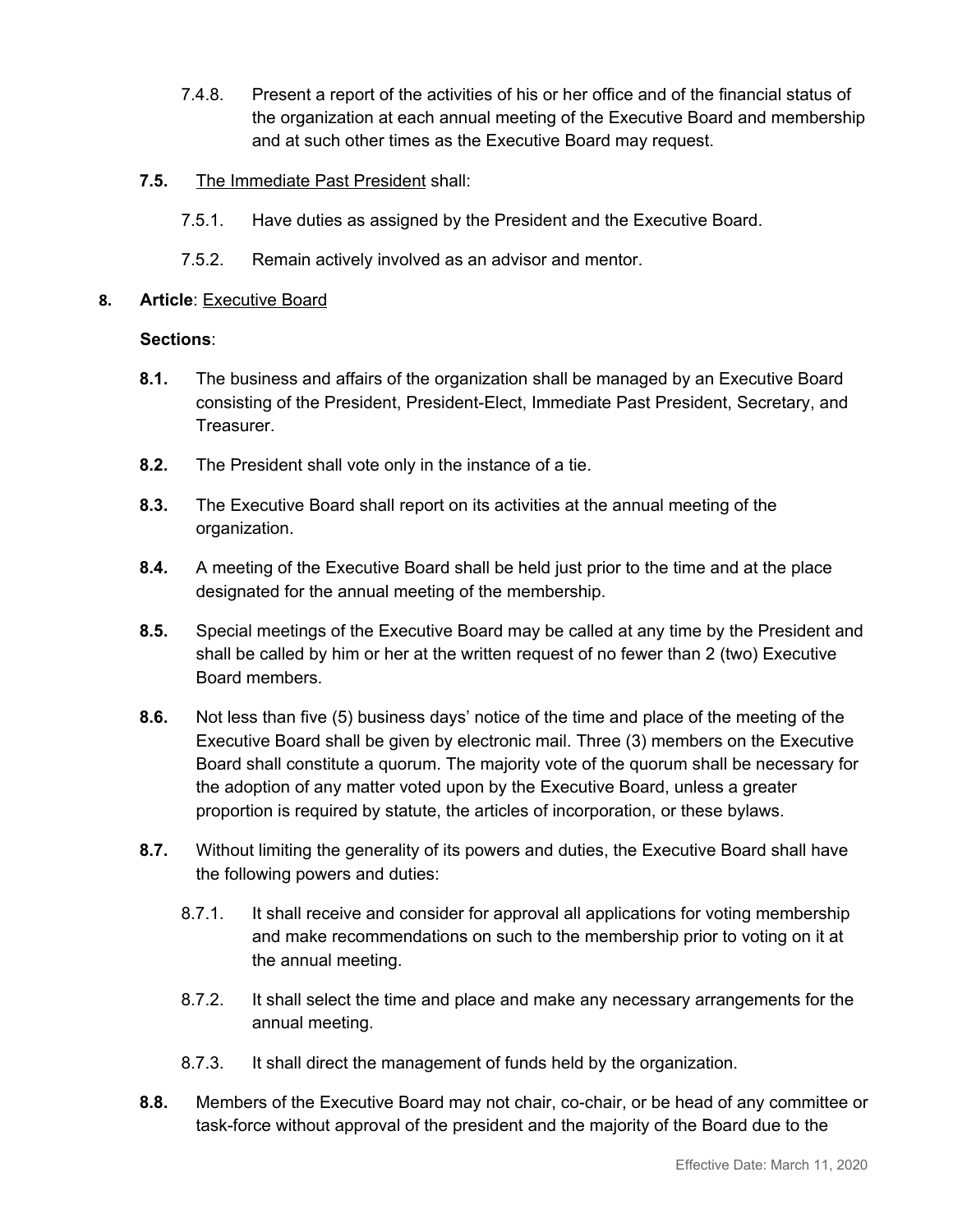number of responsibilities of each member of the Executive Board. They are free to participate, organize, and be members of any of the aforementioned.

- **8.9.** If a member of the Executive Board changes employment during their time of service to a different principal employer and they become in conflict with section 6.3, they shall update their Conflict of Interest disclosure and the conflict shall be evaluated, with the member recusing themselves from the discussion.
- **9. Article**: Committees

- **9.1.** The organization shall have the following standing committees: Talbot Education Committee, Outreach Committee, and Ethics and Standards Committee.
	- 9.1.1. The Talbot Education Committee is tasked with the curating, managing, and running of the annual Talbot Symposium along with any associated educational tasks, sessions, or conferences. They are responsible for development of the symposia and any extensions of the symposia. The Chair will submit the results for final approval of the Executive Board. Any concerns with conflicts of interest or content of presentations may be referred to the Ethics and standards committee as defined in 9.1.3.
	- 9.1.2. The Outreach Committee is responsible for growing the Association membership recruitment, and sponsorship, associated with the organization. This includes marketing, campaigns, and any other activities. The results of any of the activities shall be presented to the Executive Board for review. They should work closely with the secretary for access to tools as those specified under that position.
	- 9.1.3. The Ethics and Standards committee is charged with upholding the spirit of AVI and maintaining overall quality of the activities. Any member may be referred to the committee for failure to follow the guidelines and procedures laid out in this document. Any referral by nature is confidential and no discussion of the case shall be had outside of the specific members of the committee. At the conclusion of the discussion, if any action is to be taken, a recommendation to do so must be presented to the Executive Board.
		- 9.1.3.1. The committee shall have 3 members at all times, and all three members must be present for a meeting, discussion, or vote. The ethics committee shall be exempt from 8.8 in that no member of the Executive Board may participate on this committee while in office. If one of the members is unable or unwilling to participate on the committee, they should submit their resignation to the chair. If any member has a conflict of interest with regard to a specific issue they should disclose their conflict to the chair and abstain from discussion or votes related to that issue. The chair must notify the Executive Board of the conflict and appoint a temporary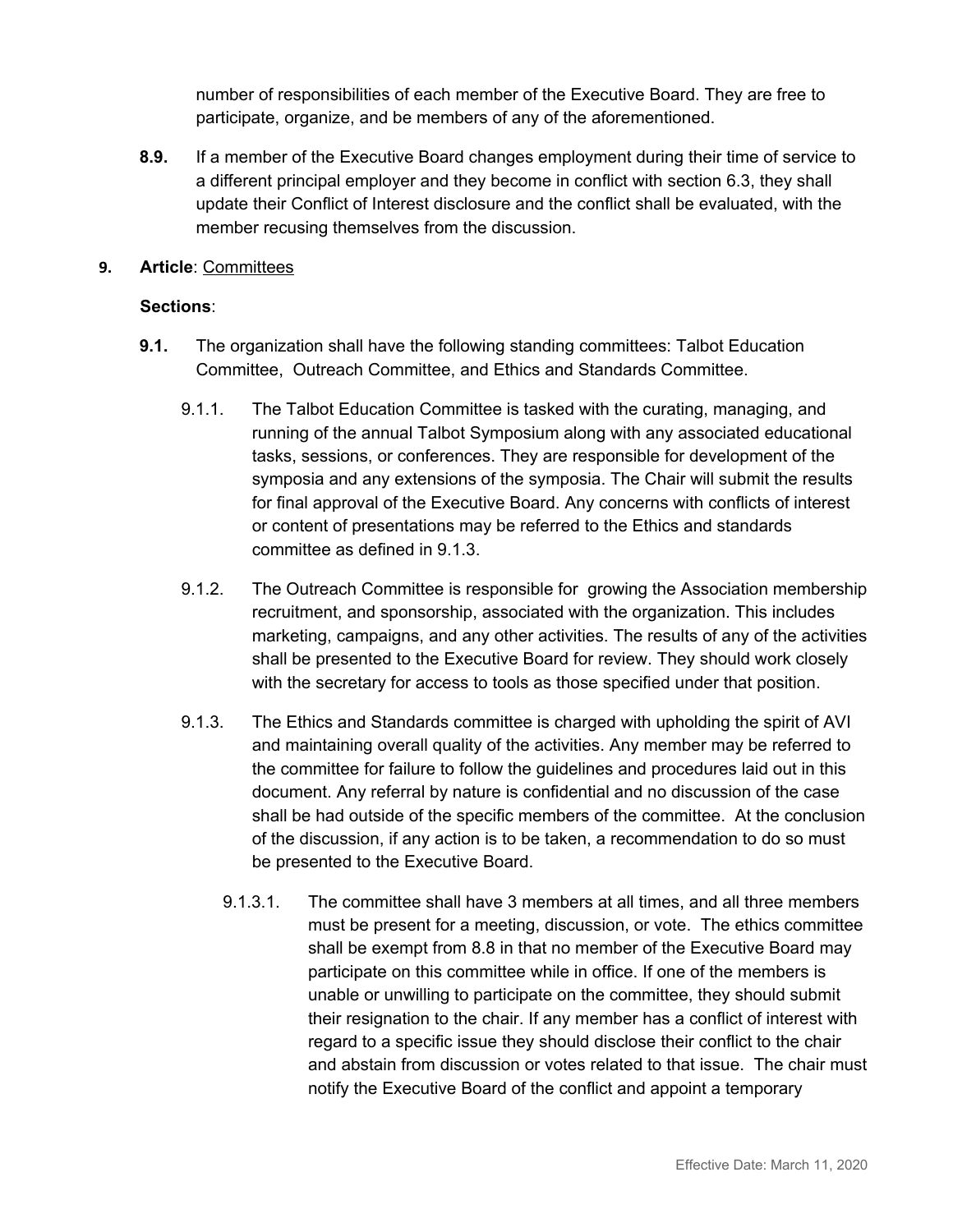replacement, with approval from the Board, from the active membership in accordance with 9.4.

- 9.1.3.2. If the chair chooses to remove a member of the committee, the chair must submit their request in writing, stating the reasons to remove that member, to the Executive Board. The Executive Board by majority vote may choose to accept the recommendations or not and the chair shall abide by those decisions.
- 9.1.3.3. In either case above, the chair shall recommend a replacement for that member in accordance with 9.4.
- 9.1.3.4. If a member of the Executive Board is the subject of recommended action by the Ethics and Standards committee, they shall recuse themselves from the discussion and vote by the Executive Board as this will present a conflict of interest.
- 9.1.3.5. The Ethics and Standards committee can recommend any action including, but not limited to but including private or public censure, revoking of some or all of member privileges, prevention from representing or speaking at AVI events, or expulsion from the group.
- 9.1.3.6. In order for the recommendation of the committee to be accepted, the majority of the Executive Board must accept the recommendation.
	- 9.1.3.6.1. If the Executive Board rejects the committee recommendation, the Executive Board may send the matter back to the Ethics and Standards Committee for further review with comments and recommendations.
- **9.2.** The President may create a non-standing committee or task force. The president may appoint a chair of that committee or task force consistent with 7.1.4 pending validity of the member selected.
	- 9.2.1. The Executive Board has the right to advise the president in the creation of the committee and appointment of chair, but may only override the president through a unanimous vote of the Executive Board excluding the president.
- **9.3.** The President, with the advice of the Executive Board, shall annually appoint from the membership a Chair to each committee.
- **9.4.** The Chair of each committee or head of a task force shall populate the committee in persons and numbers from active members of the Association with the approval of the President.
- **9.5.** The scope and powers of a committee or task force may be increased or modified as determined by the Executive Board.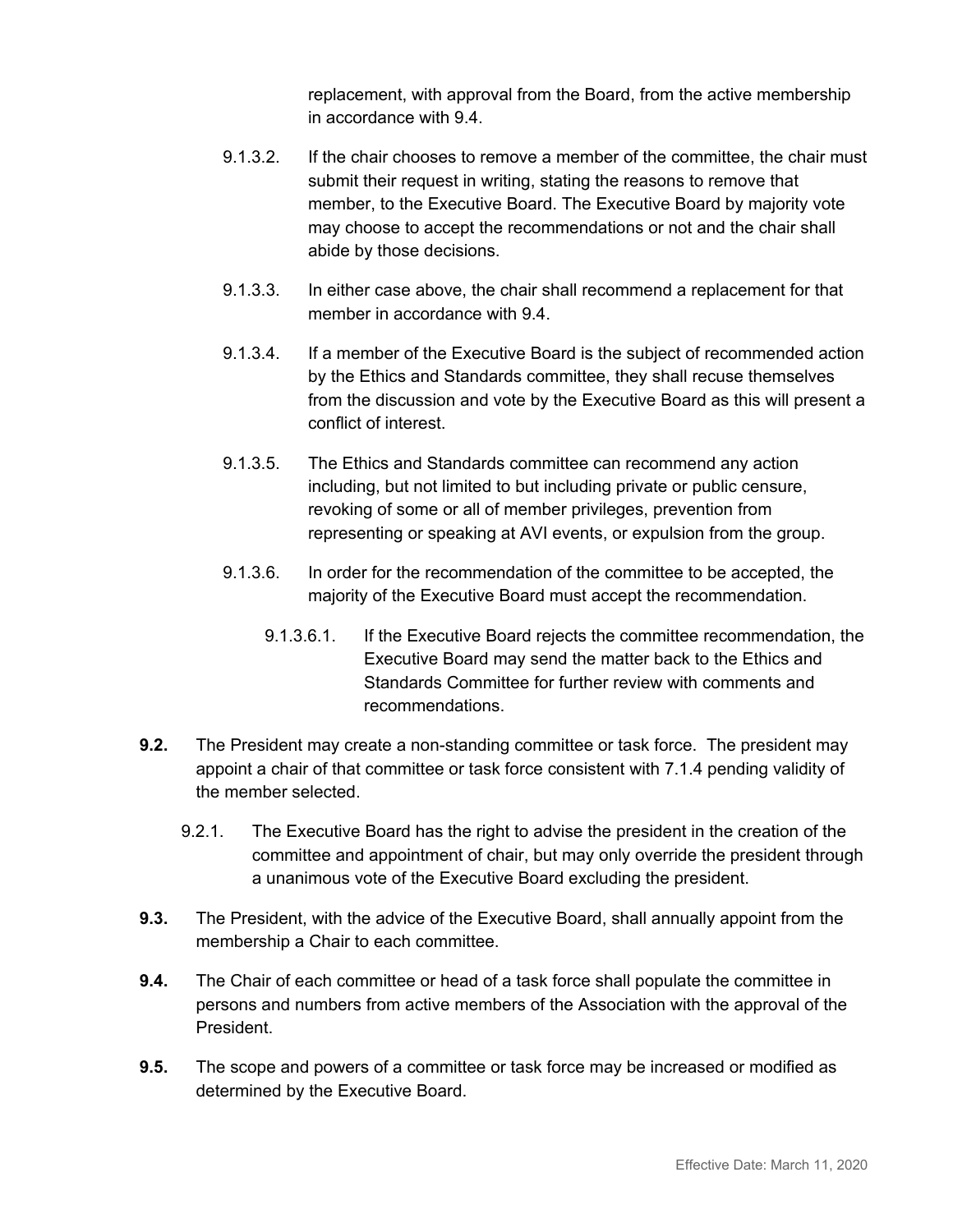# **10. Article:** Conflict of Interest

# **Sections:**

**10.1.** AVI members, serving in a leadership role (officers or committee members), have an obligation to make decisions and conduct affairs of the organization based upon the desire to promote AVI and its mission. AVI's Conflict of Interest Policy aims: to educate members on what constitutes a conflict of interest or the appearance of a conflict of interest; to set standards for full disclosure of professional and relevant personal activities and relationships that created a conflict of interest or the appearance of a conflict of interest; to remedy and resolve conflicts of interest per AVI's conflict of management options; and to encourage leaders to remain aware of and take initiative to manage, disclose, and resolve conflicts of interest appropriately.

#### **11. Article**: Annual Meeting

#### **Sections**:

- **11.1.** The "annual meeting" shall denote the convening of the members to conduct business in accordance with the provisions of the Bylaws of the organization.
- **11.2.** The Executive Board shall report on its activities in the prior year, and the Chair of each committee shall submit a brief report on the committee activity in the prior year.

#### **12. Article**: Meetings

- **12.1.** The annual meeting shall be conducted at a time, date and place (in person or electronic) designated at the preceding annual meeting (or, in the case of the first meeting at a time, place and date designated by those elected to form this corporation) for the purpose of installing Officers and for the transaction of such other business as may come before the meeting.
- **12.2.** Special meetings of the membership may be called by the President, Majority of the Executive Board, or by the written request of ten percent or more of the voting members.
- **12.3.** Meetings of the membership may be held at such place either within or without the State of Mississippi as may be designated by the Officers or members calling such meetings.
- **12.4.** Written or electronic notice stating the place, day and hour of the annual meeting and, in the case of a special meeting, the purpose for which the meeting is called, shall be delivered to each member not less than thirty (30) days before the date of the meeting by electronic mail. Such notice shall be deemed to be delivered when the message is sent by the representative of the organization.
- **12.5.** A quorum shall consist of the voting members present. A simple majority of the votes entitled to be cast by members present shall be required for the determination of any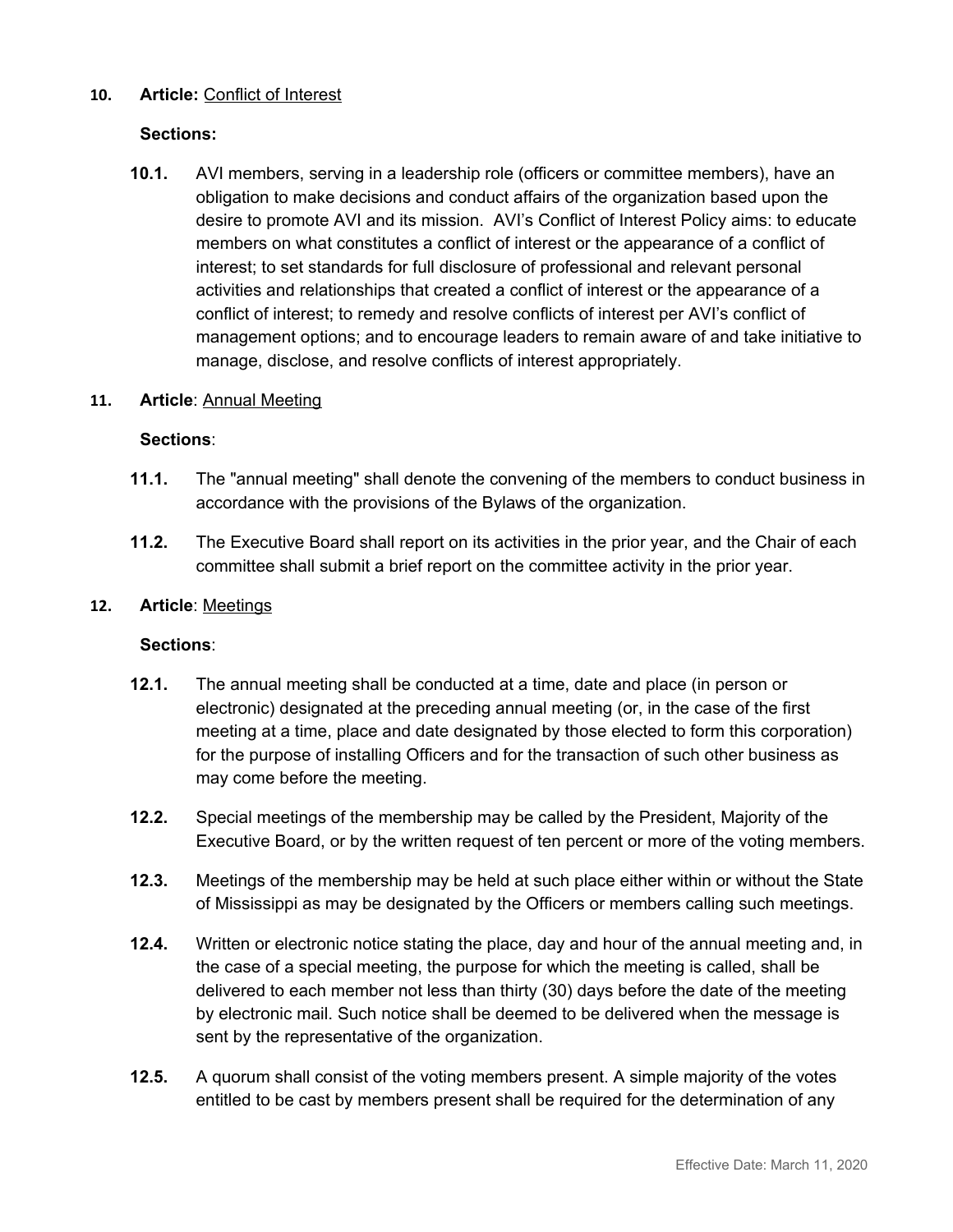issue properly brought before the meeting, unless a greater proportion is required by statute, the articles of incorporation or these bylaws.

- **12.6.** At any meeting of members, no member shall be allowed to vote by proxy.
- **12.7.** Any member may invite a person or persons interested in the organization to a meeting of the members.
- **13. Article**: Procedure

# **Sections**:

**13.1.** Robert's Rules of Order (revised) shall be the parliamentary authority of this organization. Should Robert's Rules of Order conflict with these Bylaws, these Bylaws take priority.

#### **14. Article**: Amendments

# **Sections**:

**14.1.** The voting membership may amend these Bylaws by a two-thirds majority of the votes cast at a regular or special meeting of the organization, provided that the proposed amendment or amendments have been submitted to the voting membership by electronic mail at least 30 days prior to such meeting. Voting shall take place by electronic ballot.